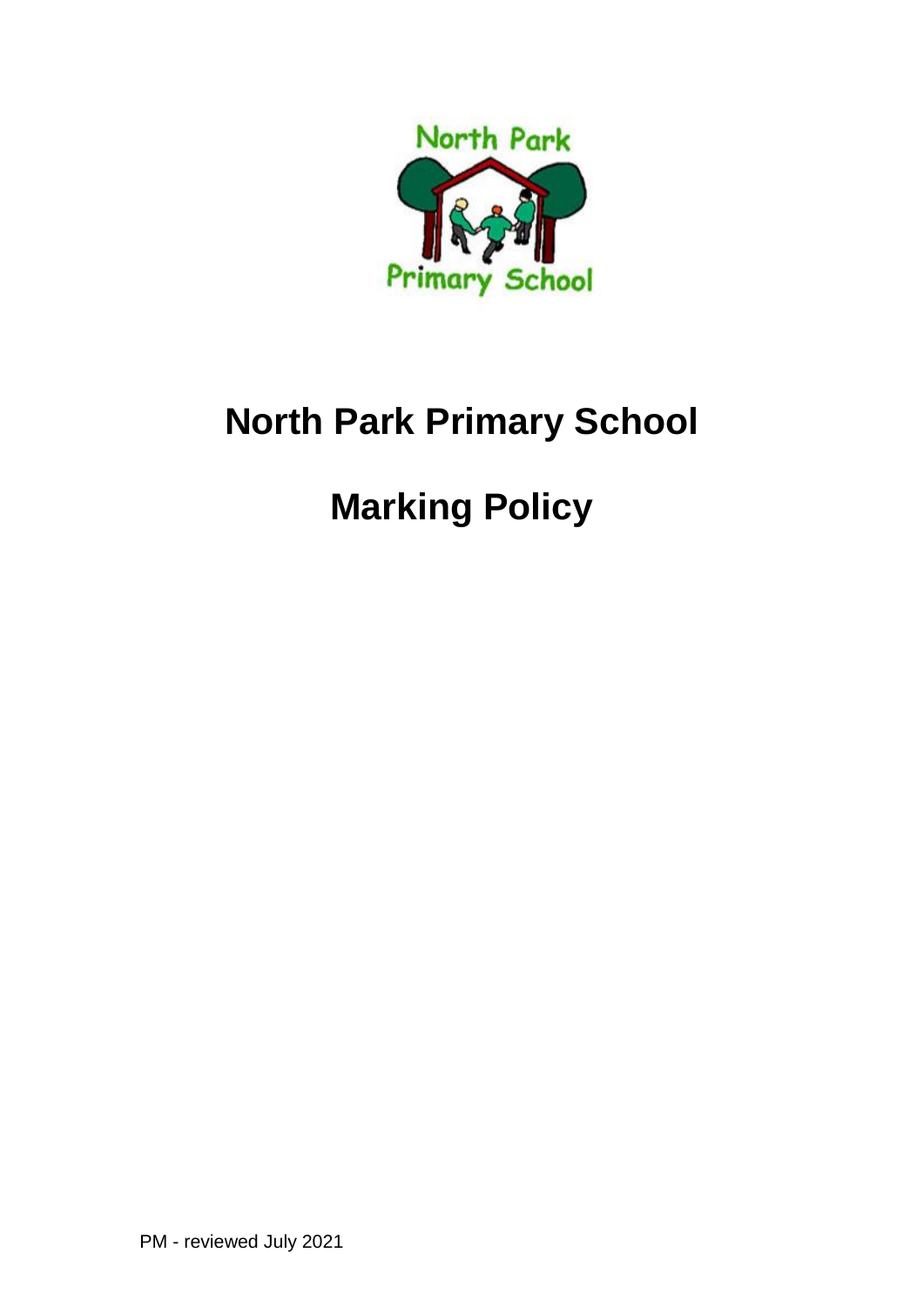## **North Park Primary School Marking Policy**

#### **Introduction**

At North Park School we are committed to raising standards and providing the best education for our pupils. A consistent and effective approach to marking is an essential part of the assessment practice in school and should support pupils' learning by raising awareness of what teachers and pupils need to do next.

We believe in having a positive approach to marking, which is standardised and effective, and which encourages and supports the child at all times. Marking ensures a proper emphasis is given to the core skills, knowledge and understanding within the National Curriculum.

Effective marking does not need to include extensive dialogue or written comments, and has most impact when it is done throughout the lesson, alongside feedback – in effect 'live' marking. This is the school's preferred approach. The quality of marking is more important than quantity, and the effectiveness of the school's approach to marking will be how well pupils tackle and improve their work as a result.

#### **Aims**

Marking, written and verbal, is carried out to:

- Celebrate achievements and value effort
- Offer feedback and encouragement
- Make expectations clear
- Annotate work to inform children, other adults and parents
- Make things clearer to pupils
- Provide further information
- Challenge and question thinking
- Explain things further
- Assess understanding and monitor progress
- Plan for future learning and inform future teaching.

#### **General guidance**

- The most effective marking is done during a lesson, with pupils' present, by both teachers and support staff, when moving around during tasks – 'live' marking – and includes verbal feedback. A conversation during the lesson has more impact than extensive written comment.
- Marking is appropriate to age and ability.
- Work will be marked before the next lesson following the policy.
- Teacher writing will reflect the presentation and handwriting policy.
- Teachers mark in red/pink and green pen. Highlighters are used by teachers to draw attention to particular aspects, for both celebration and explanation purposes. A whole school approach is used to ensure consistency. Pink shows where work is good (Perfect Pink) and objectives have been met (only used of notable); green is used for improvements (Green for Growth) – to draw children's attention to areas for improvement/extension and/or correction.
- Marking will indicate whether work is guided/supported
- T teacher support
- TA teaching assistant support.
- Comments may also indicate whether children worked in pairs or groups for tasks, if necessary.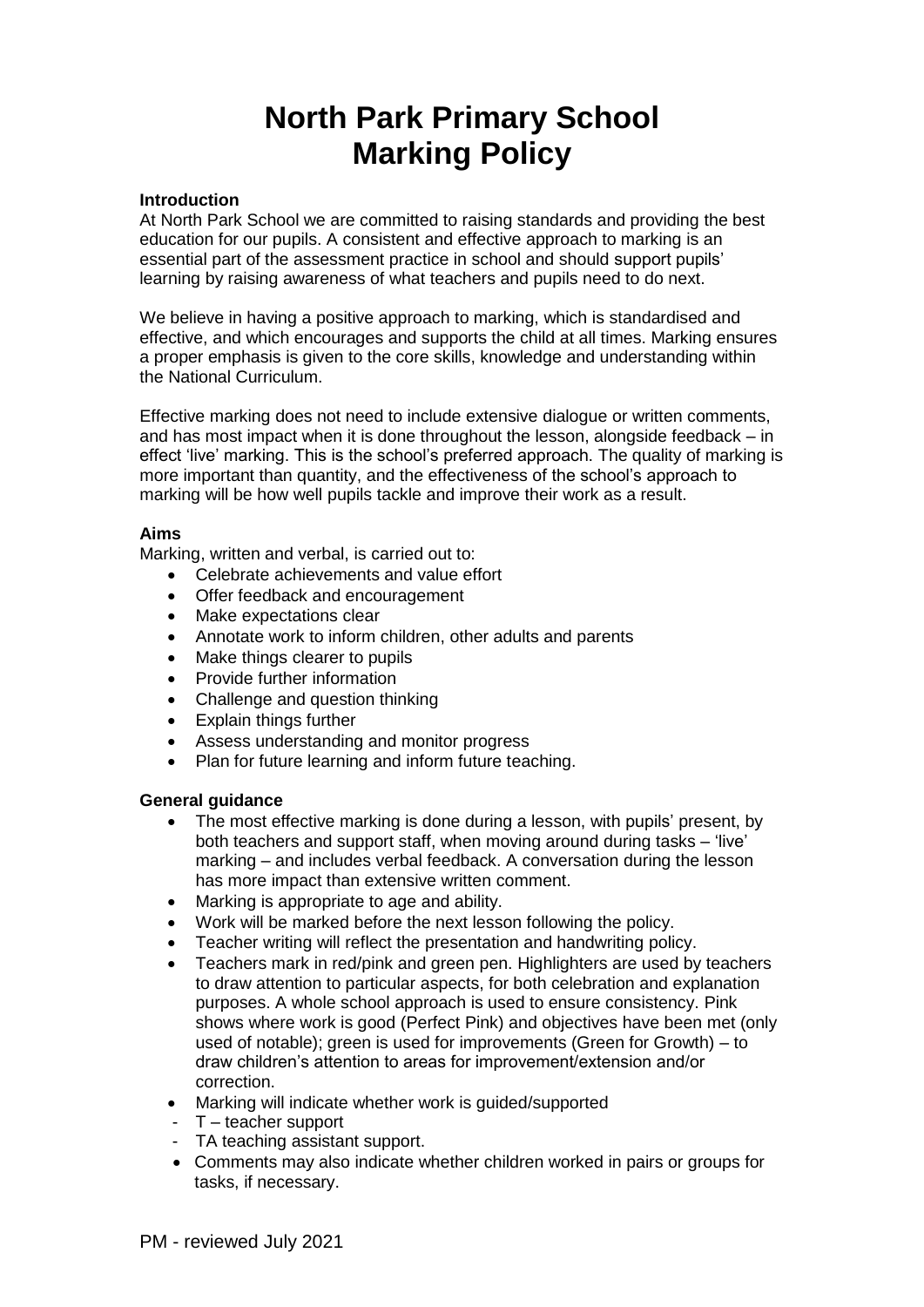- There is no expectation that all feedback to pupils should be recorded. Verbal discourse during the lesson (live marking) is the most effective form of feedback.
- Written comments will relate to the learning intention for the task and be subject specific; they may also celebrate achievement, effort, improvement, or wider targets, if necessary and where age appropriate.
- Examples may be given to support children's learning, if appropriate these can be verbal or written; written comments are only necessary if it is practical and if children are able to return to work for review and editing, for example in English writing.
- If oral feedback has been given this should be noted as part of the marking annotations, as part of live marking. (VF as well as a word to indicate what feedback was for e.g. VF – verbs)
- Children will be given time to go back and reflect on marking, and opportunities to react to this as a means of continual improvement, where practical and necessary.
- Children use purple 'polishing' pens to show response to teacher marking.
- For work marked by supply teachers or students an S may be added to the bottom of the work.
- Correct work is marked by a tick
- Incorrect work is marked by a cross.
- If there are several incorrect responses teachers will use one cross at the end of a section or page, to avoid using excessive crosses on a page. Teachers may also use a C in maths to indicate a particular correction they wish to be completed.
- Marking in the EYFS will use symbols to indicate correct (tick) and incorrect (cross) work and celebrate achievement e.g. smiling face, sticker, stampers, etc. More formal marking will be introduced as appropriate within Key Stage 1 – end of Year 1 and Year 2 – where this is helpful to the children.
- Rewards in the form of smiling faces, stickers and stampers can be used as part of feedback.
- Marking will promote high expectations and set high, but achievable targets.
- Subject specific marking is also agreed– See Appendix 1

#### **Monitoring**

- Marking will be monitored regularly by the senior management team.
- The governors will monitor the policy and quidelines and review these regularly.
- Monitoring will be done through lesson observation, work scrutiny, sampling and moderation of pupil work.